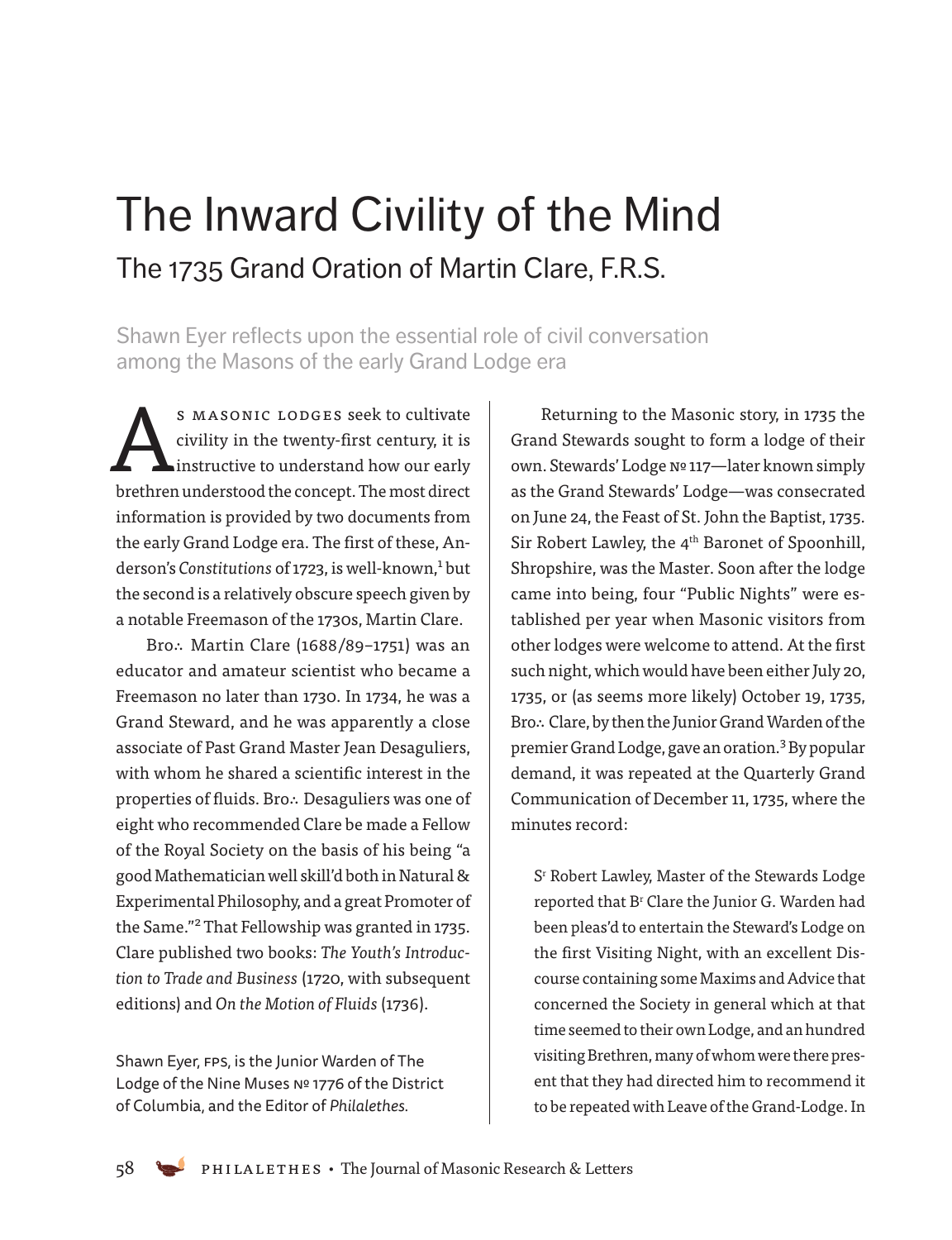pursuance of which he moved that B<sup>r</sup> Clare might be desired to read it to the Representatives of the whole Body which was done and they received it with great Attention, and Applause, and his Health was afterwards drank to, and he desired to print the same.<sup>4</sup>

It is likely that the oration was indeed published soon afterward, although no copy of a 1730s edition appears to have survived.<sup>5</sup> Records seem to indicate that the speech was given on many subsequent occasions by those who appreciated its message; in fact, on October 4, 1736, Lodge № 43 in Marylebone resolved to read it annually during communications.6

Approximately a dozen Masonic orations of varying lengths survive from the first decade in which such speeches are preserved (that is, from 1726 to 1736). Chronologically, within this corpus, Clare's oration could be as early as the fourth oldest, or as late as the tenth Masonic speech to survive in our literature. All of these early orations are relevant and instructive today, and Clare's speech may be so considered because it concerns a specific aspect of Masonic life that is of great interest to Freemasons in the twenty-first century: "good Conversation" and the personal "Improvements" that result from it.

Clare goes so far as to identify such conversation as "the principal Motive" for joining and promoting Freemasonry. Although modern Masons often imagine that such conversation would be analogous to the unstructured and generally untopical exchanges in which many of today's brethren engage under the rubric of "fellowship," it is clear both from the cultural context and the specific language of Clare's oration that something deeper and more weighty is being described.

#### Structure and Intertextuality

Bro∴ Clare's oration is 2,224 words in length, and takes approximately 18 to 22 minutes to deliver, according to the speaking style of the orator. A gem of masterful rhetoric, it is concisely organized into an introductory thesis, enumerated central exhortation, and an authoritative conclusion, all of impressive eloquence.

The introductory prose sets forth Clare's thesis that good conversation is an essential aspect of the Masonic brotherhood and that this atmosphere must be protected against incivility. He begs the audience their "leave to lay before you a few Observations" to maintain civility even if "controverted points" are taken up by the lodge.

After the introduction is a structured exhortation which presents persuasive admonishments against numerous uncivil behaviors, organized under four subject heads.

The conclusion of the oration reinforces the idea of the Freemasons as "Lovers of Order," and references the spiritual heritage of the Fraternity by reference to the central trope of the Craft legend, to the effect that Masonry was descended from and represented "the Successors" to the builders of Solomon's Temple. Through civil discourse, Masonic meetings will edify and delight, the Grand Lodge will operate efficiently, and the Craft will be governed by wholesome laws—"In a Word," says Clare, "true Masonry will flourish."

Bro∴ Clare's oration evinces strong intertextuality. The central exhortation is almost wholly paraphrased from an earlier writing of the English philosopher John Locke, F.R.S. (1632–1704). First published in 1693, *Some Thoughts Concerning Education* passed through numerous editions, and became the eighteenth century's most pervasive and influential treatise on the subject.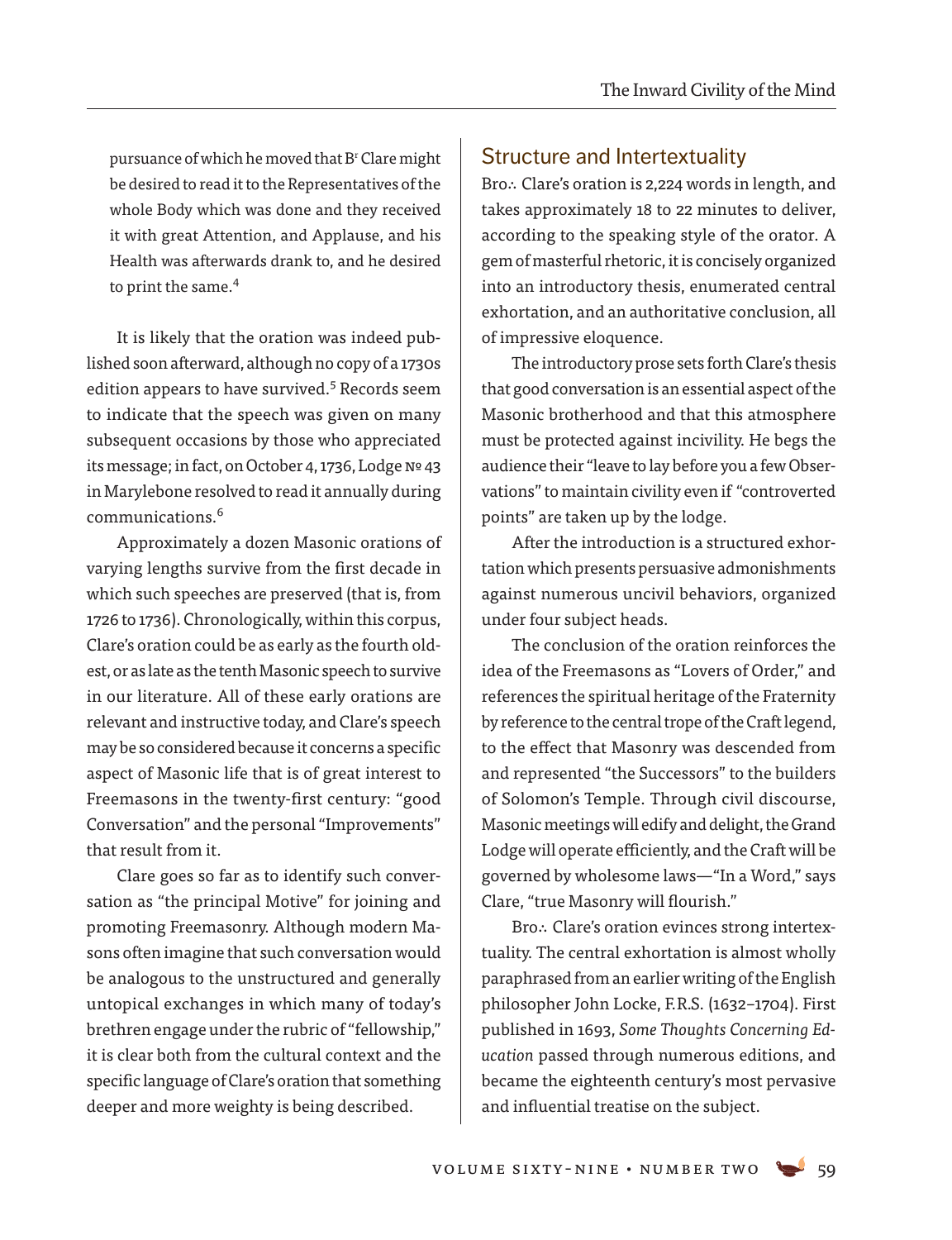The central exhortation of Clare's speech is 1,429 words, of which 1,254 words (87.7%) are adapted from §143 and §145 of an edition of Locke's essay. In the context of the entire oration, the paraphrase from Locke is 56.4% of the whole, meaning that the majority of Clare's celebrated Masonic oration is actually a rearticulation of Locke's ideas.

Although this textual relationship is elusive to modern readers—as indeed it has apparently escaped notice by scholarship until now—it was probably not as obscure to the Freemasons of Bro∴ Clare's era. While Clare does not mention John Locke, or even suggest that he is citing a source, it is highly likely given the ubiquity of *Some Thoughts Concerning Education* by 1735 that many of his original audience were fully aware of the source of his rhetoric against the traits of incivility.

What factors may have led Clare to lean so heavily on Locke's essay? Bro∴ Clare was 46 years old at the time of the oration, and the schoolmaster of an Academy in London's Soho Square. *Some Thoughts Concerning Education* would have been *de rigueur* among Clare and his colleagues in education. Moreover, not long prior to the original delivery of this oration, Martin Clare had been admitted to the Royal Society, of which John Locke had also been a Fellow, and a particularly esteemed one. Thus, his reliance upon Locke's ideas may be perceived as a form of an intellectual homage to a philosopher with whom Clare shared multiple points of relation and identification.

#### "An Inward Civility of the Mind"

Clare's speech emphasizes the positive value of preserving "indissoluble Friendship" as "the Basis of our Order," and stresses that its "Brotherly Love" must be preserved through civil discourse.

Brother Clare's approach to the topic is sophisticated. For example, he stipulates that he does not recommend adopting a mere façade of civility among the Craft. To him, the Mason's goal is an "inward Civility of the Mind." This is expressed by "outward Demeanor," but "the more essential Part of Civility lies deeper than the Outside, and is that general Good-will, that decent Regard, and personal Esteem, for every Man, which makes us cautious of shewing, in our Carriage towards him any Contempt, Disrespect, or Neglect." It is this insight that makes Clare's address so important. The social and procedural rules of order were and are well understood. But Clare addresses himself to an interior order, the moral dimension of a man as manifested by his behavior—or, as he so suitably describes it, "a Disposition of the Mind visible in the Carriage." This speech is talking about a kind of civility truly appropriate to the Masonic Order: not just courtesy, but an enlightened perspective driven by mutual respect and an authentic concern for the feelings and wellbeing of others in the lodge.

#### The Four Dangers

After establishing this lofty vision of Masonic civility, Clare's speech—following §143 of Locke's essay closely—warns against four destructive traits which tend to "discompose the Harmony of Conversation." Clare notes that these four defects are "directly contrary to...[the] Conveyance of the Social Virtues," and that they generally give rise to an incivility and discord which he finds "too frequently to be observed" in the interactions of the brethren. It is unknown whether, as Knoop, Jones and Hamer suggest, "some recent quarrel or disputatious spirit" was the inspiration for Clare's speech.<sup>7</sup> It is perhaps more likely that Clare saw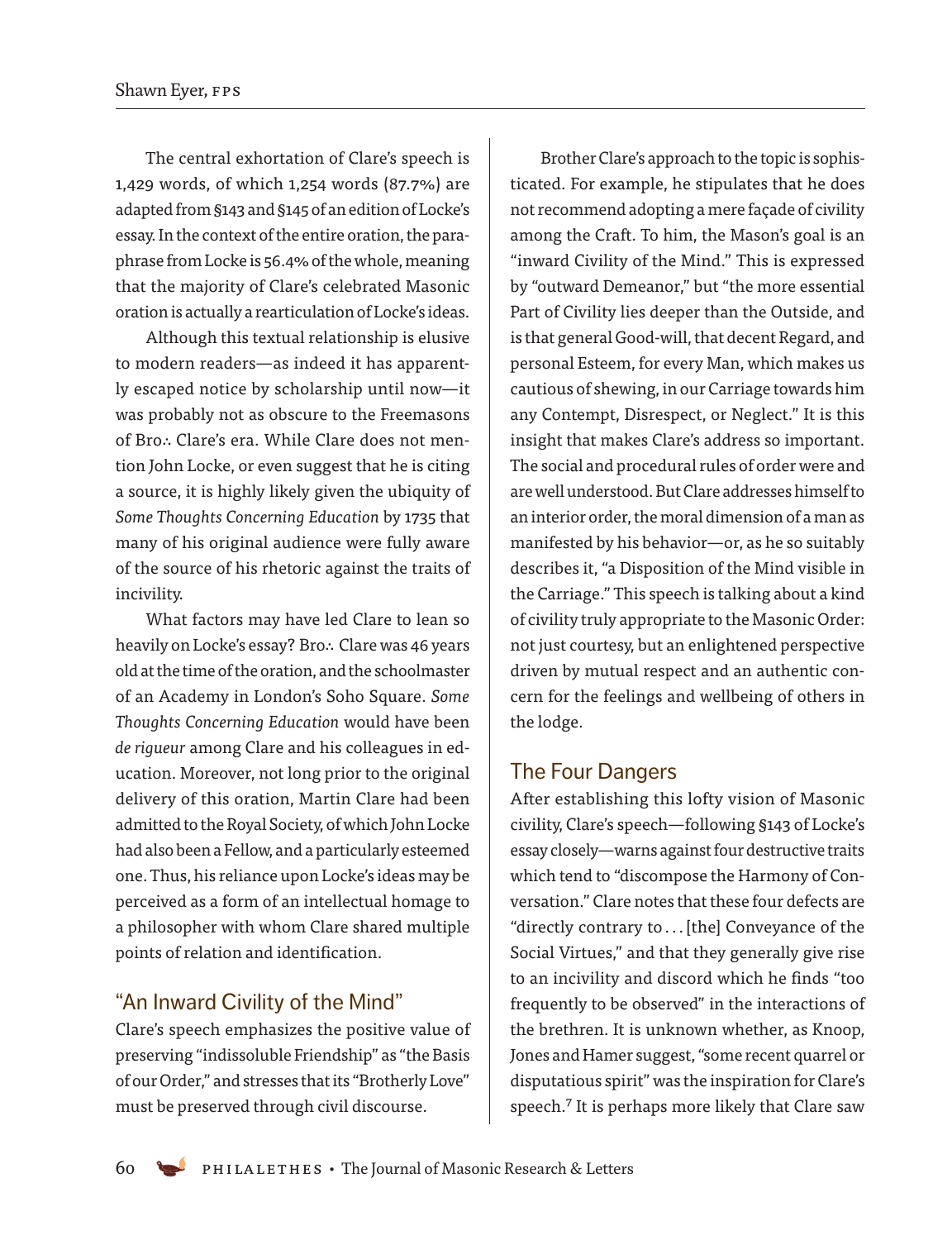## By first studying and then actually following the advice of early brethren such as Martin Clare, it is possible for a Masonic organization to raise its discourse to a higher level.

 a general need for improvement in lodge discussions in light of the rapid growth of the Fraternity in London at this time period.

The four dangers enumerated by Clare are, in his words, "Natural Roughness," "Contempt," "Censoriousness," and "Captiousness."

#### 1. Natural Roughness

To John Locke and Martin Clare, natural roughness denotes the behavior of a man who simply has no regard for the feelings of others around him. "It is the certain Mark of a Clown," the oration opines, not to care whether one is pleasing or offending his fellows. Interestingly, although later in his speech he describes this fault as "Rusticity," Clare does not associate this problem strictly with social class. Instead, again following Locke, he warns against "a Man in clean and fashionable Clothes" who is overbearing and indifferent to those around him. It is tempting to suggest a connection between the roughness that Clare describes and the Masonic symbol of the Rough Ashlar, which represented a stone in its rude and imperfect state. However, Clare make no overt allusion to this Masonic lesson.

#### 2. Contempt

Clare, following Locke, treats the subject of contempt in two quick sentences, declaring it to be "entirely averse" to good breeding, and warning that whether this negative attitude is detected in one's appearance, words, or gestures, it "always brings Uneasiness and Pain along with it." It is clear that, in his view, there is no room in Freemasonry for outright contempt among brethren, regardless of their differing perspectives. By emphasizing how contempt can be visible even if not verbally expressed, Clare is challenging each brother to purge it from his character in favor of a more fraternal spirit.

#### 3. Censoriousness

In contrast to the swift treatment of the problem of contempt, the exhortation's portion devoted to describing the flaw of censoriousness, the "Disposition to find Fault with Others," is the largest. It presents a spectrum of behaviors that connect to this ungentlemanly trait.

First, "Raillery" or friendly joking. Although the speech suggests that it is the "most refined way" to expose the faults of others, he warns that unless it is used with the utmost discretion and skill, the individual on the receiving end may feel himself "the Object of Ridicule." Because the "least Slip" may cause such hurt feelings, Clare recommends that members of a Masonic lodge should "wholly abstain" from this kind of jesting.

Next, Clare warns against the censorious practice of "Contradiction...wherein Ill-breeding much too often shews itself." Here, as with raillery, Clare notes that it has a role when judiciously and virtuously expressed: "The opposing [of] ill-grounded Opinions, and the rectifying the Mistakes of others, is what Truth and Charity sometimes require of us; nor does Civility forbid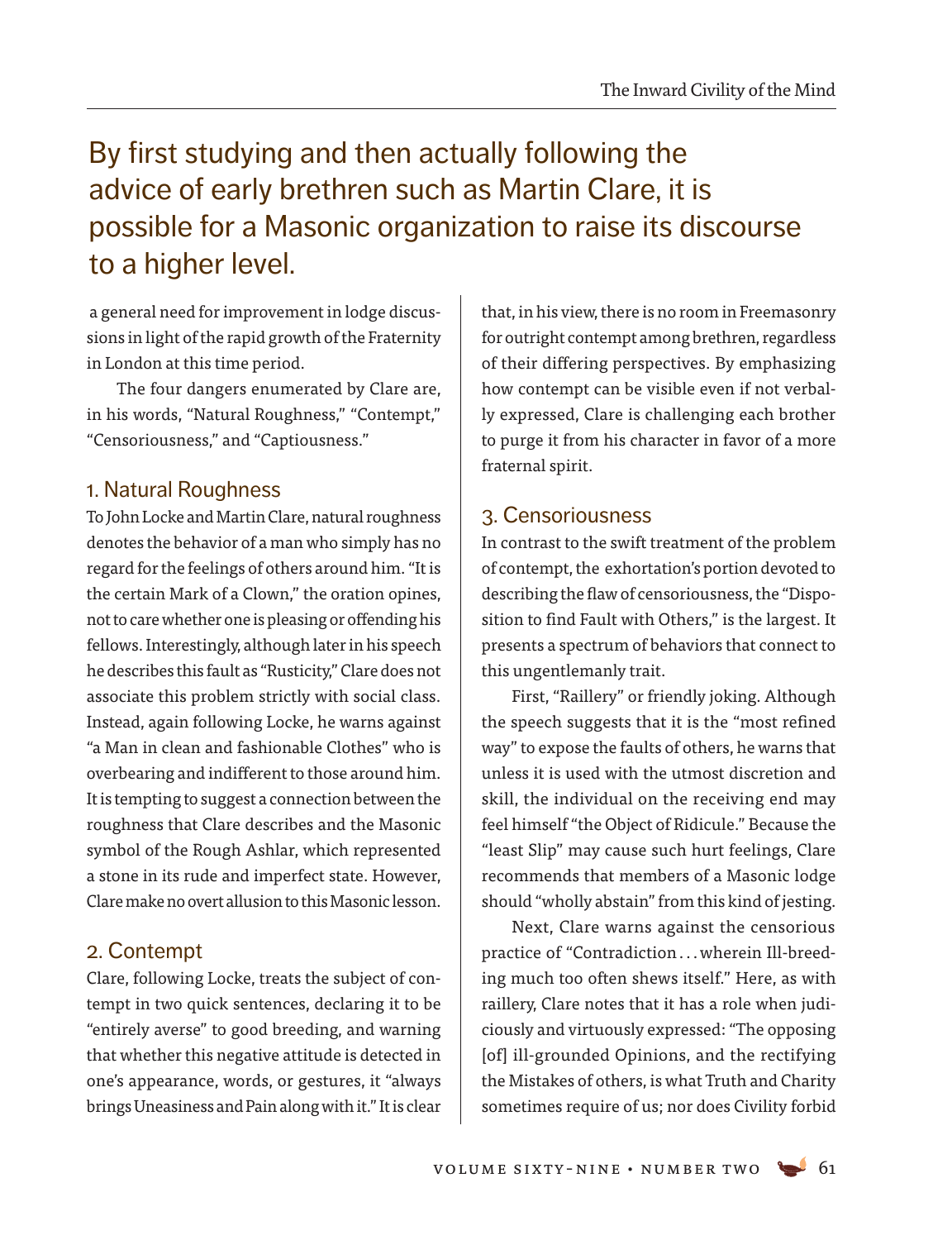it, so it be done with proper Caution and due Care of Circumstances." But he warns of certain men who are "possest, as it were, with the Spirit of Contradiction and Perverseness" and who oppose one or more of their brethren "without regard either to Right or Wrong." Following Locke, Bro∴ Clare condemns this as "outrageous" and asserts that it is injurious to others. Contradiction ought to be offered in ways that spare others any sense of humiliation:

it ought to be made in the gentlest Manner, and couched in the softest Expressions that can be found.... All possible Marks of Respect and Goodwill ought to accompany it; that, whilst we gain the Argument, we may not lose the good Inclinations of any that hear, and especially of those who happen to differ from us.

Finally, in a section interpolated from §145 of Locke, Bro∴ Clare militates against the common fault of "interrupting others, while they art speaking." Clare reminds his listeners of the lodge Master's explicit duty to prevent this, a tradition which can be dated as far back as 1670.<sup>8</sup> Speaking out of turn is attacked as impertinent, rude, and demonstrating "no ordinary Degree of Disrespect."

#### 4. Captiousness

The fourth category of uncivil behavior is "Captiousness," the tendency to seize upon supposed faults or willfully and artificially take exception, raising objections for the sake of being disagreeable. This kind of manufactured offense seeks to scandalize a viewpoint so that it cannot be fairly considered. As the oration puts it, "one angry Person is sufficient to discompose a whole Company," as a result of which "all mutual Happiness

and Satisfaction ceases therein." At this point in the oration, Bro∴ Clare's reliance upon Locke's essay is complete, and he adds his own view that:

For as Peace, Ease, and Satisfaction are what constitute the Pleasure, the Happiness, and are the very Soul of Conversation; if these be interrupted, the Design of Society is undermined: and in that Circumstance, how should brotherly Love continue?

#### The Lodge as a Temple

Another particularly impressive aspect of Clare's oration has hitherto been overlooked. After enumerating several threats to civil discourse, Clare immediately shifts focus back to the purpose of Freemasonry. Despite earlier relying upon John Locke's educational philosophy, Bro∴ Clare does *not* frame this purpose in Enlightenment or scientific terms, but in language that fully endorses the mythological origins of the Craft and invokes the spiritual locus of Masonic tradition, with a distinct emphasis on the Masonic lodge as an emulation of the holy Temple of Solomon:

What therefore remains is to remind the Brethren, that Masons have ever been Lovers of Order. It is the Business of their particular Profession to reduce all rude Matters to Truth. Their Aphorisms recommend it. The Number of their Lights, and the declared End of their coming together, intimate the Frame and Disposition of Mind wherewith they are to meet, and the Manner of their Behaviour when assembled.

We are, let it be considered, the Successors of those who reared a Structure to the Honour of Almighty God, the Grand Architect of the World,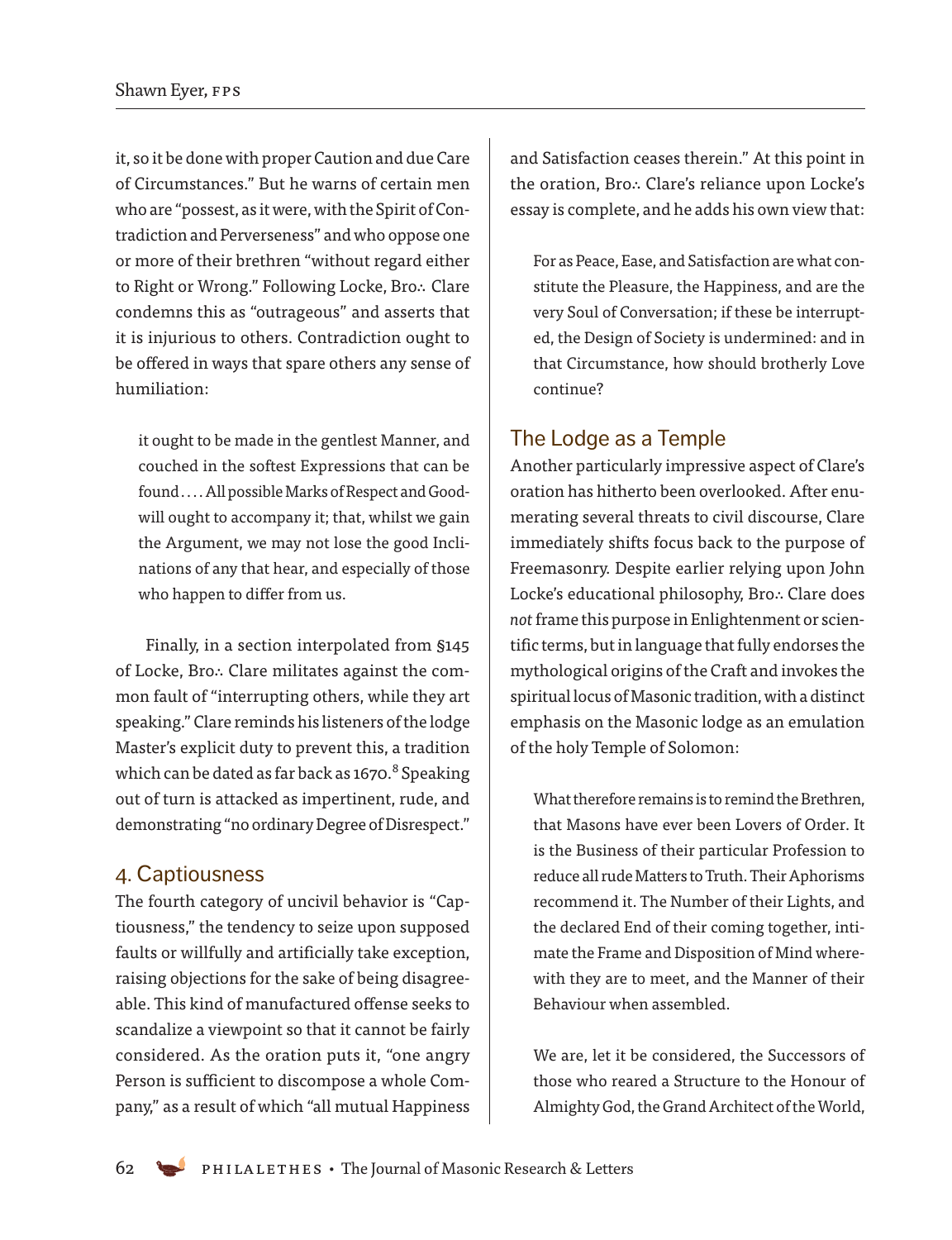which for Wisdom, Strength and Beauty, hath never yet had any Parallel. We are intimately related to those great and worthy Spirits, who have ever made it their Business and their Aim to improve themselves, and to inform Mankind. Let us then copy their Example, that we may also hope to obtain a Share in their Praise. This cannot possibly be done in a Scene of Disorder: Pearls are never found but when the Sea is calm; and silent Water is generally deepest.

This profound attachment to the peace of the lodge is no refuge to decorum for the mere sake of avoiding conflict. Instead, the harmony of the lodge and the quality of the conversations to be had among the brethren are intended to actively preserve the ability of Freemasons to live up to their ideals. The "Pearls" to which Clare alludes are surely those pearls of wisdom that brethren were to derive from their Masonic conversations. The calm seas and silent waters fittingly correspond to that "inward Civility of the Mind" which he recommended at the outset.

#### **Conclusion**

Bro∴ Clare's speech on fraternal civility offers us an in-depth view of the thinking of early Grand Lodge era Freemasons. Going beyond the strict charges of Masonic decorum as given in Anderson's *Constitutions*, Clare's luminous instruction on the importance and purpose of maintaining civility in one's heart first and foremost illustrates the sophisticated way in which the Fraternity approached the labors of the lodge. Those labors were intended to include meaningful presentations and discussions: in the tiled lodge meetings, at the feasts, and during the fellowship after the feasts.

By first studying and then actually following

the advice of early brethren such as Martin Clare, it is possible for a Masonic organization to raise its discourse to a higher level. While the running joke of the Masonic meeting typified by bitter arguments over petty issues is a cliché among Masons, our authentic heritage calls us to a much higher ideal. We can learn to converse at a much more brotherly level, and we owe it to ourselves to do so in light of the standards passed down to us through our ancient Masonic traditions.

The pathway to a real Masonic vision of civility is not something that we need to redevelop. In fact, the brotherly civility enshrined in Masonic tradition is amply illustrated and illuminated in the Masonic literature of the early 1700s. This tells us that the task before us is largely one of restoration and implementation. Our challenge is, in short, to return to our roots and embrace the radical vision of civility that lies close to the heart of what this Fraternity has stood for since the days of the very first Grand Lodges.

#### **Notes**

- 1 James Anderson, *The Constitutions of the Free-Masons*  (London: William Hunter, 1723), 53–56.
- 2 Maurice P. Crosland, *Studies in the Culture of Science in France and Britain Since the Enlightenment* (Brookfield, Vt.: Variorum, 1995), 380.
- 3 The Visiting Nights were set for the third Wednesdays in "October, January, April, and July." The October date seems likely for the first such event. See C. Dyer, *The Grand Stewards and Their Lodge* (London, 1985), 25.
- 4 Dyer, *The Grand Stewards*, 25–26.
- 5 Douglas Knoop, G.P. Jones, & Douglas Hamer, *Early Masonic Pamphlets* (Manchester, UK: Manchester University Press, 1945), 327.
- 6 C.D. Rotch, *History of the Lodge of Friendship, № 6* (London: W.J. Parrett, Ltd., 1947), 56.
- 7 Knoop, Jones & Hamer, *Early Masonic Pamphlets*, 7.
- 8 Shawn Eyer, "Silence and Solemnity in Craft Freemasonry." *Ahiman: A Review of Masonic Culture & Tradition* 1(2009): 104–105.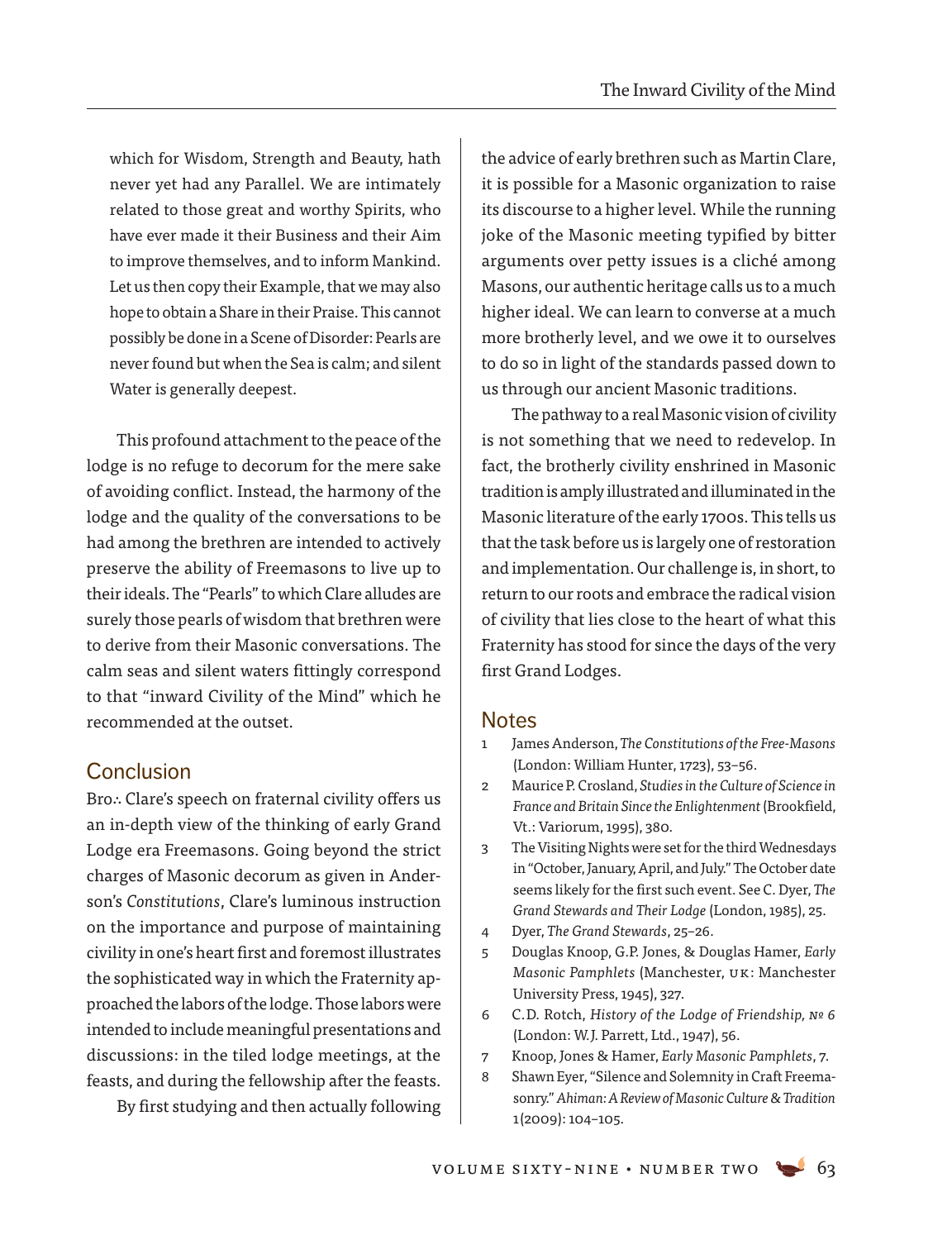## A Discourse on Good Behaviour for the Guidance of the Members of the Craft

### by Martin Clare, 1735

# $\cancel{\ast}$

Edited by Shawn Eyer, with annotations indicating verbatim and paraphrased intertextuality with the 1712 edition of *Some Thoughts Concerning Education* by John Locke

 T he chief Pleasures of Society, *viz*. good Conversation, and the consequent Improvements, are rightly presumed, Brethren, to be the principal Motive of our first entering into, and then of propagating our Craft; wherein those Advantages, I am bold to say, may be better met with, than in any Society now in being; provided we are not wanting to ourselves, and will but consider, that the Basis of our Order is indissoluble Friendship, and the Cement of it Unanimity and Brotherly Love.

THAT these may always subsist in this Society, is the sincere Desire of every worthy Brother; and that they may do so in full Perfection here, give me leave to lay before you a few Observations, wherein are pointed out those Things, which are the most likely to discompose the Harmony of Conversation, especially when it turns upon controverted Points. It is, Brethren, a very delicate thing to interest one's self in a Dispute, and yet preserve the Decorum due to the Occasion. To assist us a little in this Matter, is the Subject of what I have at present to offer to your Consideration; and, I doubt not, but the bare Mention of what may be disagreeable in any Kind of Debate, will be heedfully avoided by a Body of Gentlemen, united by the Bonds of Brotherhood, and under the strictest Tyes of mutual Love and Forbearance.

By the outward Demeanor it is that the inward Civility of the Mind is generally expressed; the Manner and Circumstance of which, being much governed and influenced by the Fashion and Usage of the Place where we live, must, in the Rule and Practice of it, be learned by Observation, and the Carriage of those who are allowed to be Polite and Well-bred. But the more essential Part of Civility lies deeper than the Outside, and is that general Good-will, that decent Regard, and personal Esteem, for every Man, which makes us cautious of shewing, in our Carriage towards him any Contempt, Disrespect, or Neglect. It is a Disposition that makes us ready on all Occasions to express, according to the usual Way and Fashion of Address, a Respect, a Value, and Esteem for him, suitable to his Rank, Quality, and Condition in Life. It is, in a Word, a Disposition of the Mind, visible in the Carriage, whereby a Manendeavours to shun making another uneasy in his Company.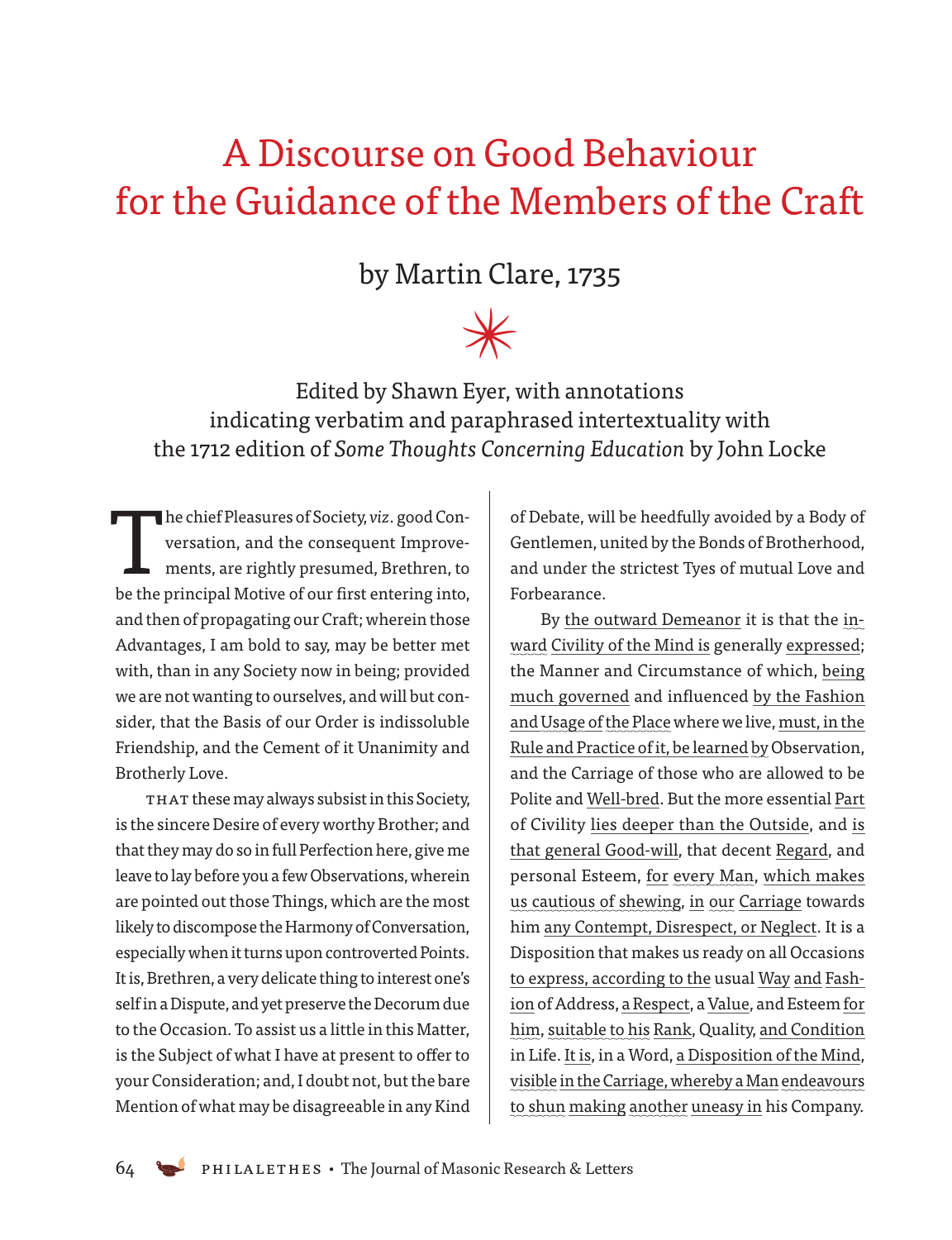For the better avoiding of which, in these our Conventions, suffer me, Brethren, to point out to you four Things, directly contrary to this the most proper and most acceptable Conveyance of the Social Virtues, from some one of which, Incivility will generally be found to have its Rise; and of Consequence that Discord and want of Harmony in Conversation, too frequently to be observed.

The first of these is a Natural Roughness, which makes a Man uncomplaisant to others; so that he retains no Deference, nor has any Regard to the Inclinations, Temper, or Condition of those he converses with. 'Tis the certain Mark of a Clown, not to mind what either pleases oroffends those he is engaged with. And yet one may sometimes meet witha Man in clean and fashionable Clothes, giving an absolute, unbounded Swing to his own Humour herein, and suffering it to jostle or overbear every Thing that stands in its Way, with a perfect Indifference how People have Reason to take it. This is a Brutality every one sees and abhors. It is what no one can approve, or be easy with; and therefore it finds no Place with those who have any Tincture of Good-breeding; the End and Design of which is, to supple our natural Stiffness, and to soften Mens Tempers, that they may bend and accommodate themselves to those, with whom they have to do.

CONTEMPT is the second Thing inconsistent with Good-breeding, and is entirely averse to it. And if this Want of Respect be discovered, either in a Man's Looks, Words, or Gesture, come it from whom it will, it always brings Uneasiness and Pain along with it: for no Body can contentedly bear to be slighted.

A THIRD Thing of the like Nature, is CENSOriousness, or a Disposition to find Fault with others. Men, whatever they are guilty of, would not chuse to have their Blemishes displayed and set in open View. Failings always carry some Degree of Shame with them; and the Discovery, or even Imputation of any Defect, is not borne by them without Uneasiness.

Raillery must be confessed to be the most Refined way of exposing the Faults of others; and, because it is commonly done with some Wit, in good Language, andentertains the Company, People are apt to be led into a mistake, that where it keeps within fair Bounds, there is no Incivility in it. The Pleasantry of this Sort of Conversation introduces it often, therefore, among People of the better Sort; and such Talkers, it must be owned, are well heard, and generally applauded by the Laughter of the Standers-by: But it ought at the same Time to be considered, that the Entertainment ofthe Company is at the Cost ofthe Person made the Object of Ridicule; who, therefore, cannot be without some Uneasiness on the Occasion, unless the Subject on which he is rallied be matter of Commendation; in which Case, the pleasant Images which make the Raillery, carry with them Praise as well as Sport, the rallied Person finding his Account in it, may also take a Part in the Diversion.

But in regard to the right Management of so nice a Point, wherein the least Slip may spoil all, is not every Body's Talent, it is better, that such as would be secure of not provoking others, should wholly abstain from Raillery, which, by a small Mistake, orwrong Turn, may leave upon the Mind of those who are stung by it, the lasting Memory of having been sharply, though wittily, taunted, for something censurable in them.

CONTRADICTION is also a Sort of Censoriousness, wherein Ill-breeding much too often shews itself. Complaisance does not require, that we should admit of all the Reasonings, or silently approve of all the Accounts of Things, that may be vented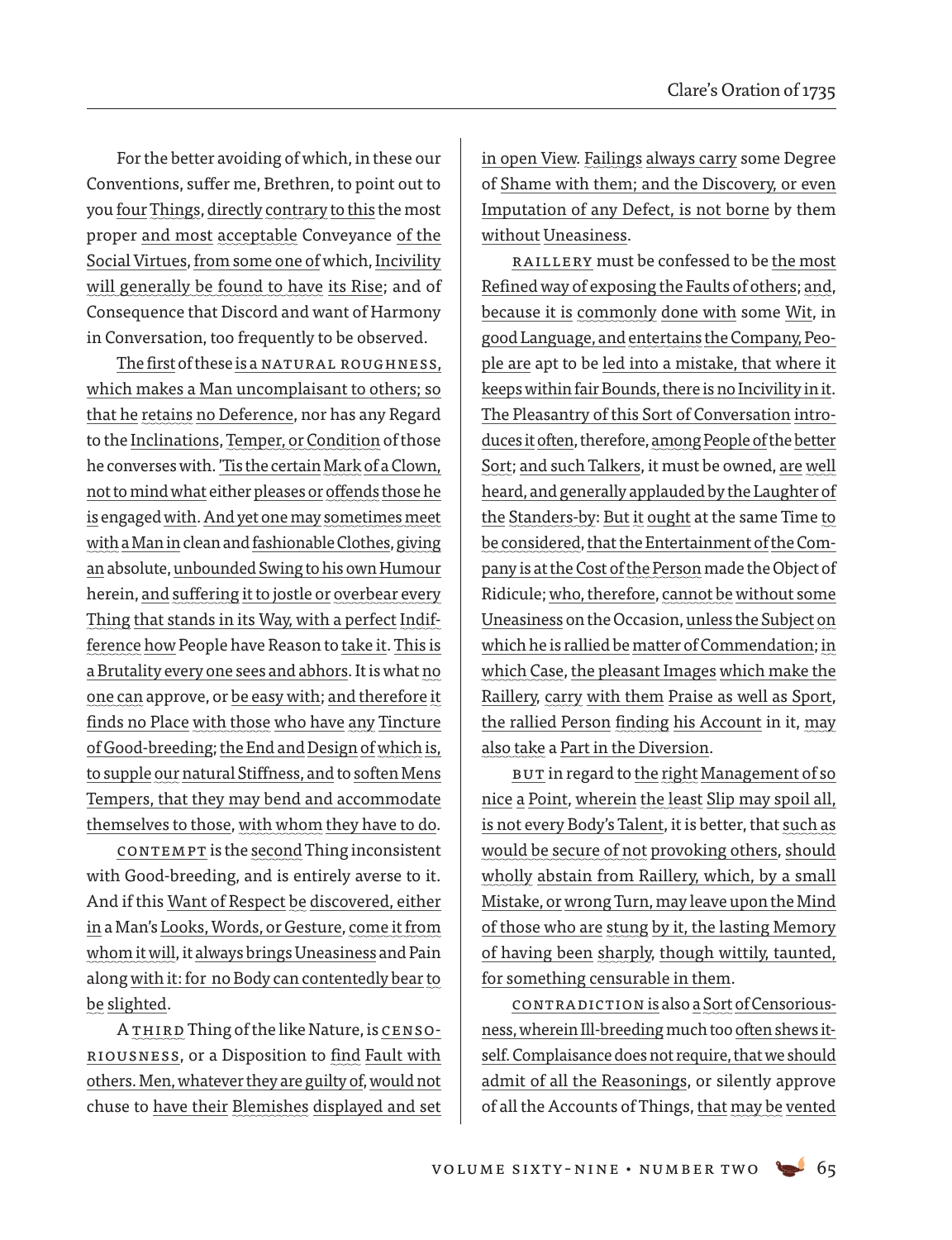in our Hearing. The opposing the ill-grounded Opinions, and the rectifying the Mistakes of others, is what Truth and Charity sometimes require of us; nor does Civility forbid it, so it be done with proper Caution and due Care of Circumstances. But there are some Men who seem so perfectly possest, as it were, with the Spirit of Contradiction and Perverseness, that they steadily, and without regard either to Right or Wrong, oppose some one, and perhaps every of the Company, in whatsoever is advanced. This is so evident and outrageous a Degree of Censuring, that none can avoid thinking himself injured by it.

All Sort of Opposition to what another Man says, is so apt to be suspected of Censoriousness, and is so seldom received without some sort of Humiliation, that it ought to be made in the gentlest Manner, and couched in the softest Expressions that can be found, and such as, with the whole Deportment, may express no Forwardness to contradict. All possible Marks of Respect and Good-will ought to accompany it; that, whilst we gain the Argument, we may not lose the good Inclinations of any that hear, and especially of those who happen to differ from us.

 And here we ought not to pass by an ordinary but a very great Fault, that frequently happens in almost every Dispute; I mean that of *interrupting others, while they are speaking*. This is a Failing which the Members of the best-regulated Confraternities among us have endeavoured to guard against, in the By-laws of their respective Societies, and is what the R.W. [Right Worshipful] Person in the Chair should principally regard, and see well put in Execution. Yet, as it is an ill Practice that prevails much in the World, and especially where less Care is taken, it cannot be improper to offer a Word or two against it here.

There cannot be a greater Rudeness than to interrupt another in the Current of his Discourse: for if it be not Impertinence and Folly to answer a Man before we know what he has to say, yet it is a plain Declaration that we are wearyof his Discourse; that we disregard what he says, as judging it not fit to entertain the Society with; and is in Fact little less than a downright desiring that *Ourselves* may have Audience, who have something to produce better worth the attention of the Company. As this is no ordinary Degree of Disrespect, it cannot but give always very great Offence.

The fourth Thing, Brethren, that is against Civility, and therefore apt to overset the Harmony of Conversation, is Captiousness. And it is so, not only because it often produces Misbecoming and provoking Expressions and Behaviour in a Part of the Company, but because it is a tacit Accusation and a Reproach for something ill taken, from those we are displeased with. Such an Intimation, or even Suspicion, must always be uneasy to Society: And as one angry Person is sufficient to discompose a whole Company; for the Generality, all mutual Happiness and Satisfaction ceases therein, on any such Jarring. This Failing therefore should be guarded against with as much Care, as either the boisterous Rusticity and insinuated Contempt, or the ill-natured Disposition to Censure, already considered and disallowed of. For as Peace, Ease, and Satisfaction are what constitute the Pleasure, the Happiness, and are the very Soul of Conversation; if these be interrupted, the Design of Society is undermined: and in that Circumstance, how should brotherly Love continue? Certain it is, that unless good Order, Decency and Temper be preserved by the Individuals of Society, Confusion will be introduced, and a Dissolution will naturally, very quickly, follow.